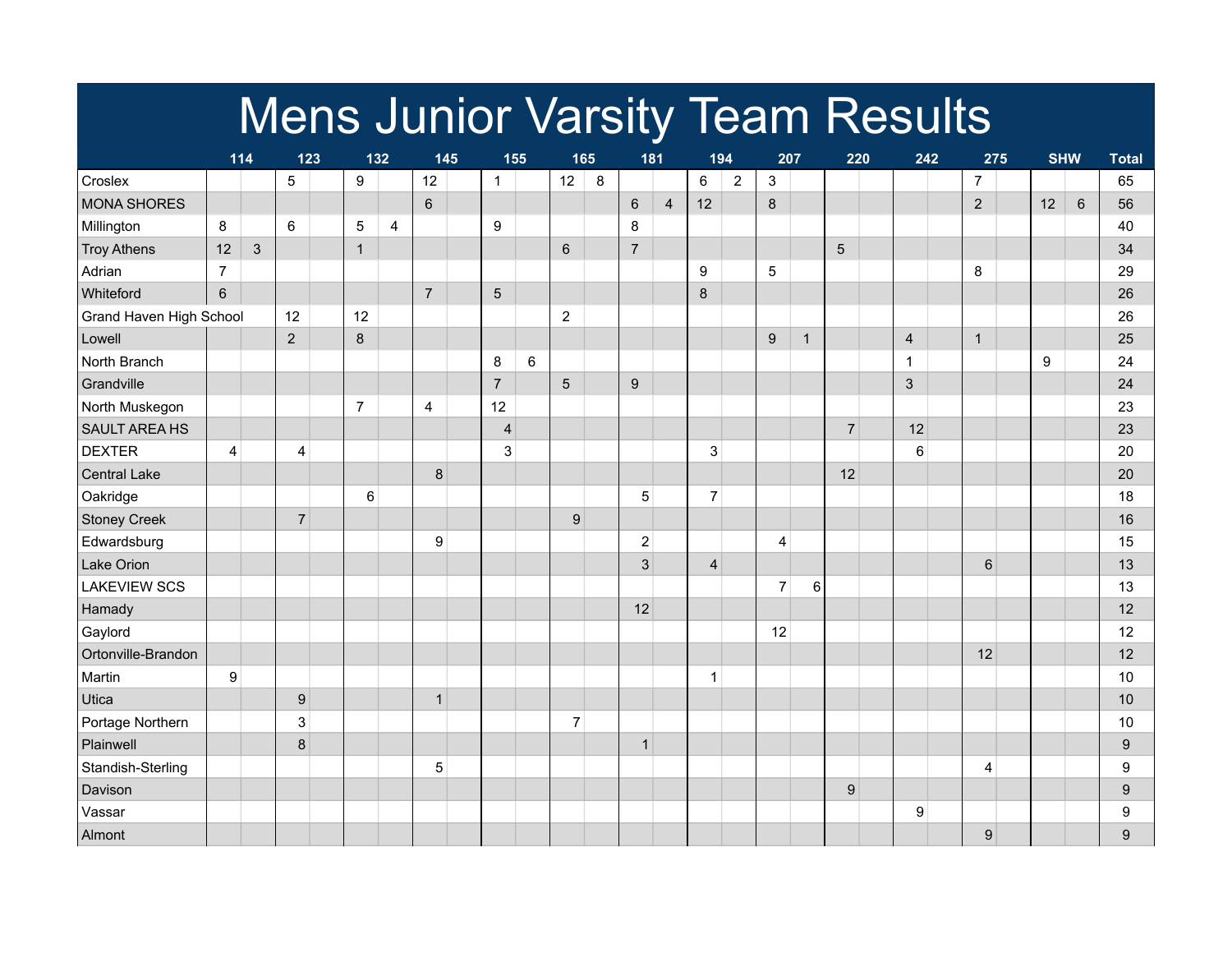| Lawton            |                |             |              |            |             |                |  |            |            |                |                | $\sqrt{5}$  | 4       | 9              |
|-------------------|----------------|-------------|--------------|------------|-------------|----------------|--|------------|------------|----------------|----------------|-------------|---------|----------------|
| Marine City       |                |             |              |            |             |                |  |            |            | $\,8\,$        |                |             |         | $\bf 8$        |
| Climax-Scotts     |                |             |              |            |             |                |  |            |            |                | $\bf 8$        |             |         | 8              |
| STURGIS           |                |             |              |            |             |                |  |            |            |                |                |             | $\bf 8$ | $\bf 8$        |
| South Lyon East   |                |             |              |            |             |                |  |            |            |                | $\overline{7}$ |             |         | $\overline{7}$ |
| Kearsley          |                |             |              |            |             |                |  |            |            |                |                |             | 7       | $\overline{7}$ |
| Central Montcalm  |                |             |              |            |             | $\sqrt{3}$     |  |            |            |                |                | $\mathsf 3$ |         | $\,6\,$        |
| Henry Ford II     |                |             |              |            |             |                |  |            |            | $\,6\,$        |                |             |         | $\,6\,$        |
| Kingston          | $5\,$          |             |              |            |             |                |  |            |            |                |                |             |         | 5              |
| Hart              |                |             |              |            |             |                |  | $\sqrt{5}$ |            |                |                |             |         | 5              |
| Birch Run         |                |             |              |            |             |                |  |            |            |                | $\sqrt{5}$     |             |         | 5              |
| Brighton          |                |             |              |            |             | $\overline{4}$ |  |            |            |                |                |             |         | $\overline{4}$ |
| Renaissance       |                |             |              |            |             |                |  |            |            | $\overline{4}$ |                |             |         | 4              |
| Parchment         | $\overline{2}$ |             |              |            |             |                |  |            |            | $\mathbf{1}$   |                |             |         | $\mathbf{3}$   |
| Maple Valley      |                |             | $\mathbf{3}$ |            |             |                |  |            |            |                |                |             |         | 3              |
| Ionia             |                |             |              | $\sqrt{3}$ |             |                |  |            |            |                |                |             |         | $\mathbf{3}$   |
| Whitehall         |                |             |              |            |             |                |  |            |            | $\sqrt{3}$     |                |             |         | $\mathsf 3$    |
| Harper Creek      |                |             | $\sqrt{2}$   |            |             |                |  |            |            |                |                |             |         | $\overline{2}$ |
| <b>GRASS LAKE</b> |                |             |              | $\sqrt{2}$ |             |                |  |            |            |                |                |             |         | $\overline{2}$ |
| $ $ Clio          |                |             |              |            | $\mathbf 2$ |                |  |            |            |                |                |             |         | $\overline{2}$ |
| Marcellus         |                |             |              |            |             |                |  |            | $\sqrt{2}$ |                |                |             |         | $\overline{2}$ |
| Paw Paw           |                |             |              |            |             |                |  |            |            | $\overline{2}$ |                |             |         | $\overline{2}$ |
| MCC               |                |             |              |            |             |                |  |            |            |                | $\sqrt{2}$     |             |         | $\overline{2}$ |
| Farwell           | $\mathbf{1}$   |             |              |            |             |                |  |            |            |                |                |             |         | $\mathbf{1}$   |
| Brown City        |                | $\mathbf 1$ |              |            |             |                |  |            |            |                |                |             |         | 1              |
| Manistee          |                |             |              |            |             | $\mathbf{1}$   |  |            |            |                |                |             |         | $\mathbf{1}$   |
|                   |                |             |              |            |             |                |  |            |            |                |                |             |         |                |
|                   |                |             |              |            |             |                |  |            |            |                |                |             |         |                |
|                   |                |             |              |            |             |                |  |            |            |                |                |             |         |                |
|                   |                |             |              |            |             |                |  |            |            |                |                |             |         |                |
|                   |                |             |              |            |             |                |  |            |            |                |                |             |         |                |
|                   |                |             |              |            |             |                |  |            |            |                |                |             |         |                |
|                   |                |             |              |            |             |                |  |            |            |                |                |             |         |                |
|                   |                |             |              |            |             |                |  |            |            |                |                |             |         |                |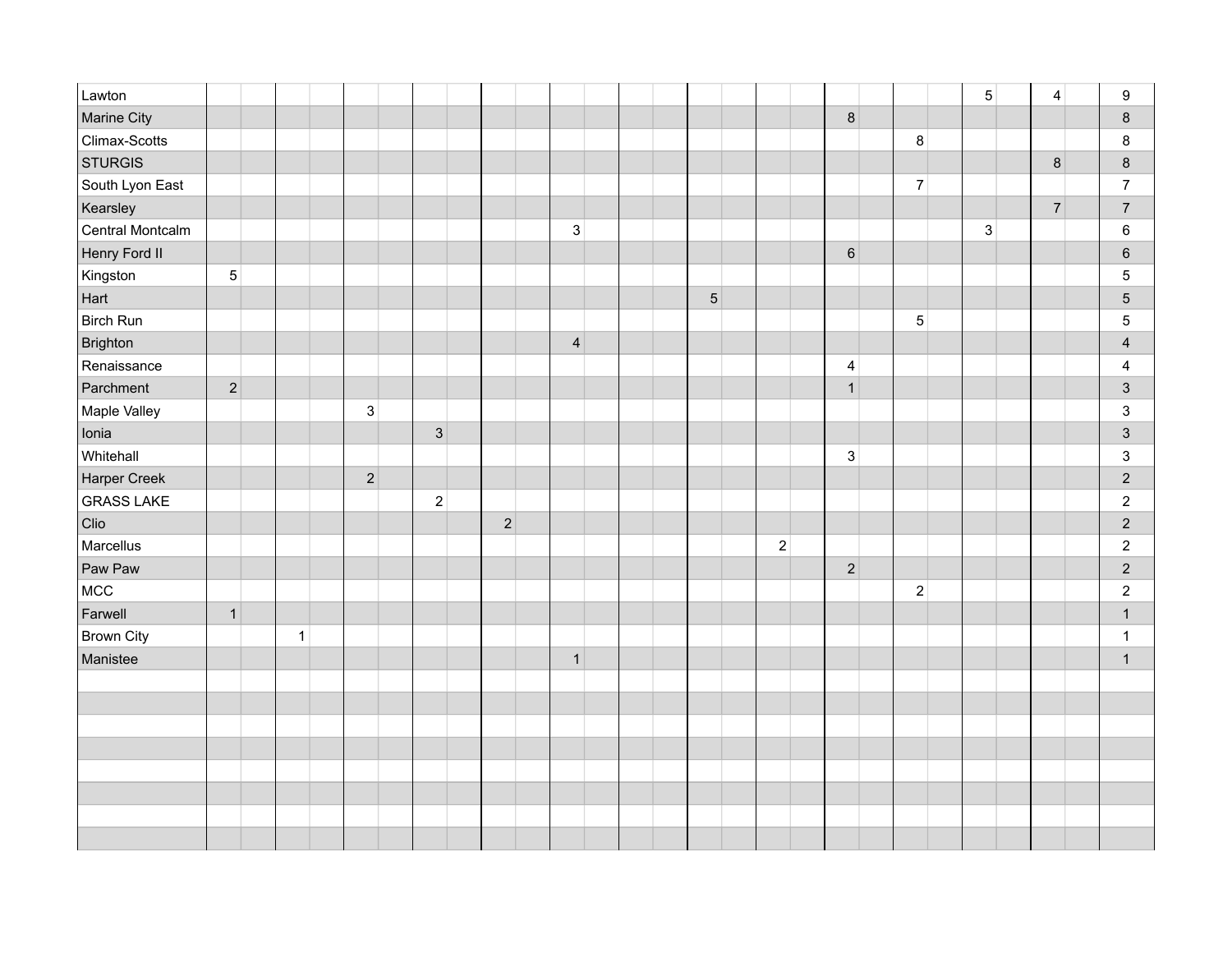| $\blacklozenge$<br>a a Tingga<br>$\mathbb{R}^n$ |
|-------------------------------------------------|
|                                                 |
|                                                 |
|                                                 |
|                                                 |
|                                                 |
|                                                 |
|                                                 |
|                                                 |
|                                                 |
|                                                 |
|                                                 |
|                                                 |
|                                                 |
|                                                 |
|                                                 |
|                                                 |
|                                                 |
|                                                 |
|                                                 |
|                                                 |
|                                                 |
|                                                 |
|                                                 |
|                                                 |
|                                                 |
|                                                 |
|                                                 |
|                                                 |
|                                                 |
|                                                 |
|                                                 |
|                                                 |
|                                                 |
|                                                 |
|                                                 |
|                                                 |
|                                                 |
|                                                 |
|                                                 |
|                                                 |
|                                                 |
|                                                 |
|                                                 |
|                                                 |
|                                                 |
|                                                 |
|                                                 |
|                                                 |
|                                                 |
|                                                 |